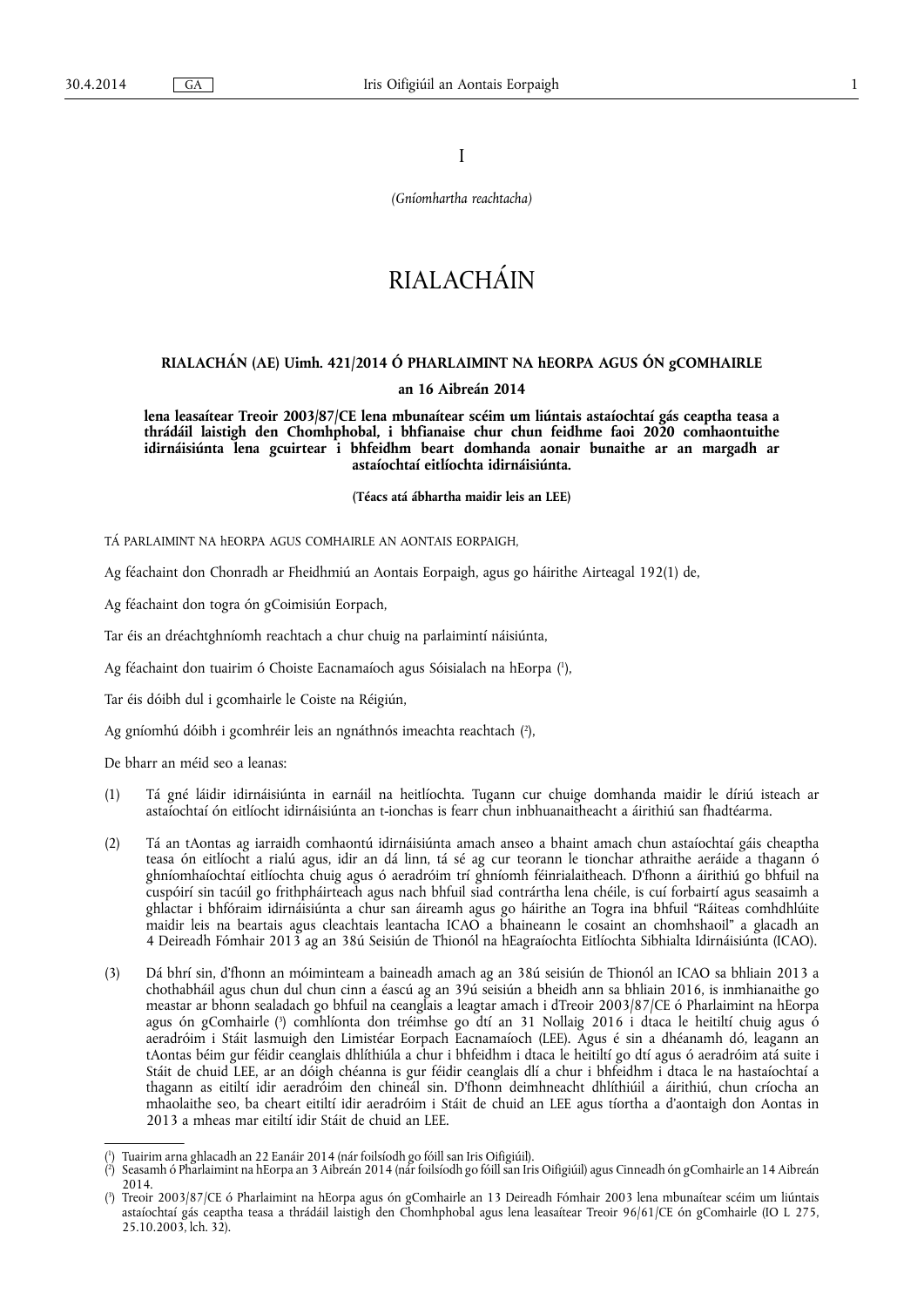- (4) Meabhraítear gurb amhlaidh faoi Threoir 2003/87/CE atá sé faoi na Ballstáit cinneadh a dhéanamh maidir leis an úsáid a bhainfear as ioncam a ghinfear ó liúntais a chur ar ceant. Ba cheart an t-ioncam sin, nó a choibhéis i luach airgeadais, a úsáid chun dul i ngleic le hathrú aeráide san AE agus i dtríú tíortha, *inter alia*, chun astaíochtaí gáis cheaptha teasa a laghdú, chun oiriúnú do thionchar an athraithe aeráide san AE agus i dtríú tíortha, go háirithe tíortha i mbéal forbartha, chun taighde agus forbairt ar mhaolú agus oiriúnú a mhaoiniú, ag cur réimse na haerloingseoireachta agus an aeriompair san áireamh go háirithe, chun astaíochtaí a laghdú trí iompar astaíochtaí ísle agus chun costas riaracháin scéim an Aontais a chlúdach. Ba cheart na fáltais cheantála, nó a gcoibhéis i luach airgeadais, a úsáid freisin chun ranníocaíochtaí a mhaoiniú don Chiste Éifeachtúlachta Fuinnimh agus Fuinnimh Inathnuaite ar fud an Domhain, agus bearta chun dífhoraoisiú a sheachaint. Tá trédhearcacht i ndáil le húsáid an ioncaim a ghintear ó liúntais a chur ar ceant faoi Threoir 2003/87/CE bunriachtanach chun taca a chur faoi ghealltanais an Aontais. Faoi Rialachán (AE) Uimh. 525/2013 ó Pharlaimint na hEorpa agus ón gComhairle ('), ní mór do Bhallstáit tuarascáil a chur faoi bhráid an Choimisiúin maidir le húsáid ioncaim a thagann ó liúntas den chineál sin a chur ar ceant.
- (5) Cuireann na maoluithe dá bhforáiltear sa Rialachán seo torthaí teagmhálacha déthaobhacha agus iltaobhacha le tríú tíortha san áireamh, ar teagmhálacha iad a leanfaidh an Coimisiún dá saothrú thar ceann an Aontais, d'fhonn úsáid sásraí margadh-bhunaithe chun astaíochtaí ón eitlíocht a laghdú a chur chun cinn.
- (6) Meabhraítear go bhforáiltear le Treoir 2003/87/CE don fhéidearthacht bearta a ghlacadh lena leasaítear na gníomhaíochtaí eitlíochta atá liostaithe in Iarscríbhinn i a ghabhann leis an Treoir sin, i gcás go dtugann tríú tír isteach bearta chun tionchar ghníomhaíochtaí eitlíochta ar athrú aeráide a laghdú.
- (7) Ba cheart go mbeadh sé d'aidhm ag caibidliú comhaontuithe eitlíochta uile an Aontais an tsolúbthacht atá ag an Aontas chun gníomhú i dtaca le saincheisteanna comhshaoil a chosaint, lena n-áirítear i ndáil le bearta chun tionchar na heitlíochta ar athrú aeráide a mhaolú.
- (8) Chun saobhadh iomaíochta a sheachaint, tá sé tábhachtach go ndéileálfar le gach eitilt ar an aerbhealach céanna ar an dóigh chéanna.
- (9) Ina theannta sin, chun ualach riaracháin díréireach ar na hoibreoirí aerárthaí is lú a sheachaint, ba cheart go gcuirfí maolú sealadach le hIarscríbhinn I a ghabhann le Treoir 2003/87/CE. Ba cheart go mbeadh oibreoirí aerárthaí neamhthráchtála a astaíonn níos lú na 1 000 tona CO<sub>2</sub> in aghaidh na bliana díolmhaithe, dá bhrí sin, ó raon feidhme na Treorach sin, ón 1 Eanáir 2013 go dtí an 31 Nollaig 2020.
- (10) Is iomchuí úsáid chur chuige malartach, ag oibreoirí aerárthaí ar astaírí beaga iad, a chumasú, lena n-astaíochtaí a fhíorú chun a n-ualach riaracháin a laghdú tuilleadh. Ba cheart go mbeadh Ballstáit in ann bearta simplithe a chur chun feidhme a thugann aghaidh ar riachtanais na n-oibreoirí neamhthráchtála atá ina n-astaírí beaga.
- (11) Ba cheart aird ar leith a thabhairt ar fhadhbanna rochtana agus iomaíochta a eascraíonn sna réigiúin is forimeallaí den Aontas a mhaolú nó fiú a dhíothú. Á mheabhrú sin, ba cheart eitiltí idir aeradróm atá suite i réigiún forimeallach de réir bhrí Airteagal 349 den Chonradh ar Fheidhmiú an Aontais Eorpaigh (CFAE) agus aeradróm atá suite i réigiún eile de chuid LEE a chur san áireamh sa mhaolú arna bhunú faoin Rialachán seo freisin.
- (12) Chun deimhneacht dhlíthiúil a áirithiú d'oibreoirí aerárthaí agus d'údaráis náisiúnta is cuí spriocdhátaí suas go dtí 2015 a cheadú don tabhairt suas agus don tuairisciú maidir le hastaíochtaí 2013.
- (13) Chun an maolú seo a chur i bhfeidhm, tá sé tábhachtach a mheabhrú gurb iad na modhanna chun liúntais a leithdháileadh agus a eisiúint d'oibreoirí aerárthaí a bunaíodh faoi Threoir 2003/87/CE a leanann de bheith i bhfeidhm, is é sin iad siúd atá bunaithe ar na sonraí tona-ciliméadair fíoraithe i ndáil leis na tréimhsí ábhartha dá dtagraítear inti.
- (14) Tar éis Thionól 2016 ICAO agus i bhfianaise a thoraidh, ba cheart don Choimisiún tuarascáil iomlán a sholáthar do Pharlaimint na hEorpa agus don Chomhairle. Sa tuarascáil sin, ba cheart go mbreithneodh an Coimisiún, *inter alia*, na roghanna go léir a bhaineann le hastaíochtaí ó ghníomhaíochtaí eitlíochta a chlúdach agus, más cuí, bearta a mholadh chun a áirithiú gur féidir forbairtí idirnáisiúnta a chur san áireamh agus go dtabharfar faoi aon shaincheisteanna maidir le cur chun feidhme an mhaolaithe. Ba cheart don Choimisiún aird ar leith a thabhairt ar éifeachtacht comhshaoil Córas Trádála Astaíochtaí an Aontais Eorpaigh (CTA AE) agus, sa chomhthéacs seo, do rannpháirtíocht shonrach earnáil na heitlíochta, lena n-áirítear rialacha mionsonraithe chun na rialacha is infheidhme faoi seach maidir le gníomhaíochtaí eitlíochta agus suiteálacha do-aistrithe a ailíniú níos fearr.

<sup>(</sup> 1 ) Rialachán 525/2013 ó Pharlaimint na hEorpa agus ón gComhairle an 21 Bealtaine 2013 maidir le sásra chun faireachán agus tuairisciú a dhéanamh ar astaíochtaí gás ceaptha teasa agus chun faisnéis eile atá ábhartha don athrú aeráide a thuairisciú ar an leibhéal náisiúnta agus ar leibhéal an Aontais agus lena n‑aisghairtear Cinneadh Uimh. 280/2004/CE (IO L 165, 18.6.2013, lch. 13).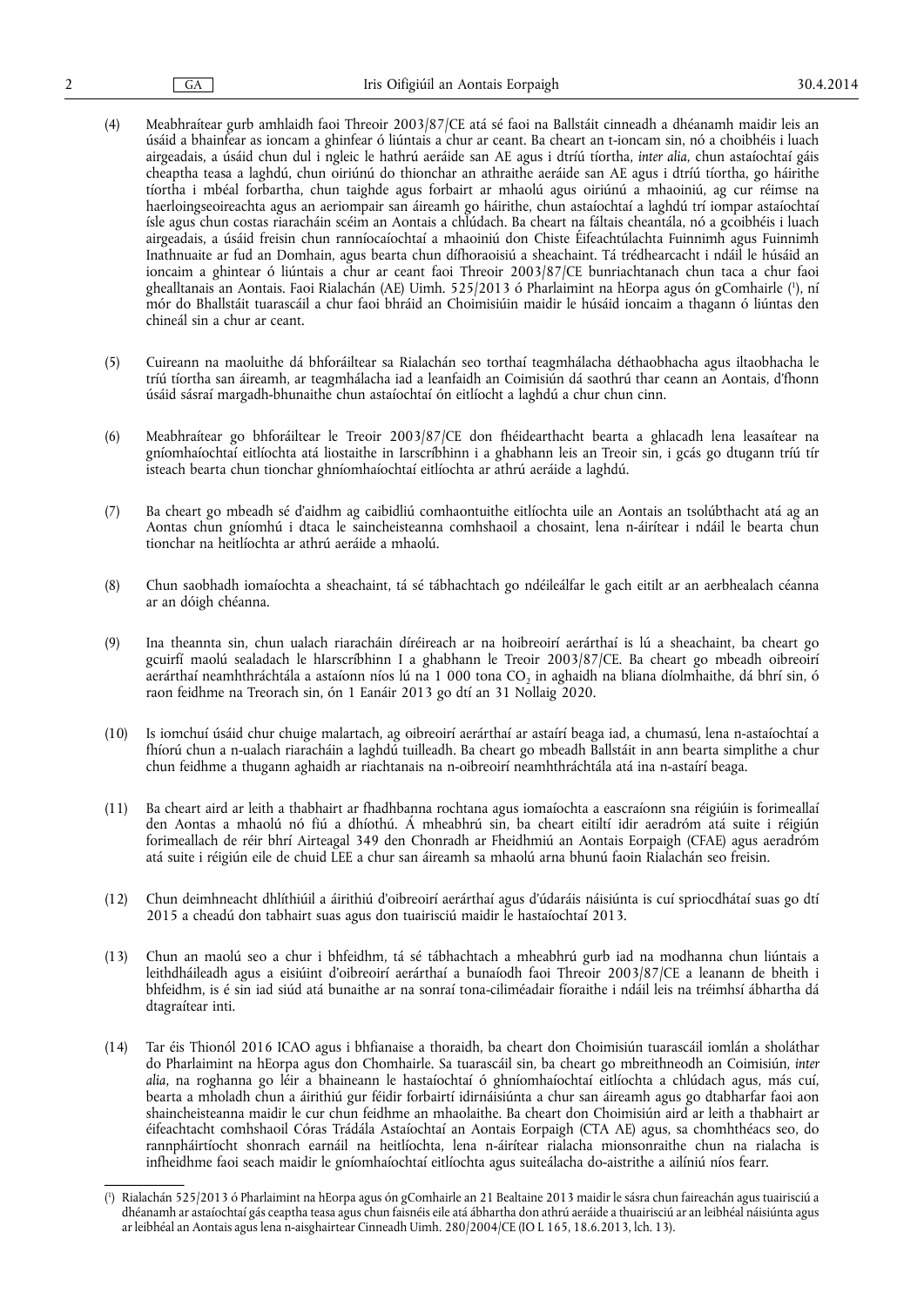- (15) Ós rud é nach féidir leis na Ballstáit cuspóirí an Rialacháin seo, eadhon maolú sealadach a thabhairt isteach ar fhaireachán, agus ar thuairisciú a dhéanamh ar eitiltí chuig agus ó thíortha lasmuigh de LEE ón 1 Eanáir 2013 go dtí an 31 Nollaig 2016, agus ar thabhairt suas liúntas ó na heitiltí sin, chun an t-ualach riaracháin a laghdú agus riarachán na scéime a shimpliú, a bhaint amach go leordhóthanach ach gur féidir, de bharr fairsinge agus éifeachtaí an Rialacháin seo, iad a bhaint amach níos fearr ar leibhéal an Aontais, féadfaidh an tAontas bearta a ghlacadh, i gcomhréir le prionsabal na coimhdeachta a leagtar amach in Airteagal 5 den Chonradh ar an Aontas Eorpach. I gcomhréir le prionsabal na comhréireachta, mar a leagtar amach san Airteagal sin, ní théann an Rialachán seo thar a bhfuil gá leis chun na cuspóirí sin a bhaint amach.
- (16) Tá sé ríthábhachtach deimhneacht dhlíthiúil a áirithiú d'oibreoirí aerárthaí agus d'údaráis náisiúnta a áirithiú i bhfianaise spriocdháta an 30 Aibreán 2014 don tabhairt suas dá dtagraítear i dTreoir 2003/87/CE. Dá réir sin, ba cheart go mbeadh feidhm ag an Rialachán seo ó dháta a ghlactha.
- (17) Ba cheart Treoir 2003/87/CE a leasú dá réir,

TAR ÉIS AN RIALACHÁN SEO A GHLACADH:

#### *Airteagal 1*

Leasaítear Treoir 2003/87/CE leis seo mar a leanas:

(1) Cuirtear an tAirteagal seo a leanas isteach:

#### *"Airteagal 28a*

### **Maoluithe is infheidhme roimh chur chun feidhme faoi 2020 comhaontaithe idirnáisiúnta lena gcuirtear beart domhanda margadh-bhunaithe aonair i bhfeidhm**

1. De mhaolú ar Airteagal 12(2a), Airteagal 14(3), agus Airteagal 16, measfaidh Ballstáit go bhfuil na ceanglais a leagtar síos sna forálacha sin comhlíonta agus ní ghníomhóidh siad i gcoinne oibreoirí aerárthaí i ndáil leis an méid seo a leanas:

- (a) na hastaíochtaí go léir ó eitiltí chuig agus ó aeradróim atá suite i dtíortha lasmuigh den Limistéar Eorpach Eacnamaíoch (LEE) i ngach bliain féilire ón 1 Eanáir 2013 go dtí an 31 Nollaig 2016;
- (b) na hastaíochtaí go léir ó eitiltí idir aeradróm atá suite i réigiún forimeallach de réir bhrí Airteagal 349 den Chonradh ar Fheidhmiú an Aontais Eorpaigh (CFAE) agus aeradróm atá suite i réigiún eile de LEE i ndáil le gach bliain féilire ón 1 Eanáir 2013 go dtí an 31 Nollaig 2016;
- (c) liúntais a chomhfhreagraíonn d'astaíochtaí fíoraithe ó eitiltí idir aeradróim atá suite i Stáit de chuid LEE, a tharlóidh faoin 30 Aibreán 2015 in ionad an 30 Aibreán 2014, agus astaíochtaí fíoraithe na n-eitiltí sin a thuairisceofar faoin 31 Márta 2015, in ionad an 31 Márta 2014, a thabhairt suas.

Chun críocha Airteagal 11a, 12 agus 14, déanfar na hastaíochtaí fíoraithe ó eitiltí seachas na cinn dá dtagraítear sa chéad fhomhír a mheas mar astaíochtaí fíoraithe an oibreora aerárthaí.

2. Maidir le hoibreoir aerárthaí a bhaineann leas as na maoluithe dá bhforáiltear i bpointí (a) agus (b) de mhír 1 den Airteagal seo, déanfar, de mhaolú ar Airteagal 3e(5) agus Airteagal 3f, líon liúntas saor a eisiúint dó, ar líon é a bheidh laghdaithe i gcomhréir leis an laghdú san oibleagáid chun tabhairt suas dá bhforáiltear sna pointí sin.

De mhaolú ar Airteagal 3f(8), déanfar liúntais nach leithdháilfear de thoradh chur i bhfeidhm na chéad fhomhíre den mhír seo a chealú.

Maidir le gníomhaíocht sa tréimhse ón 1 Eanáir 2013 go dtí an 31 Nollaig 2016, foilseoidh na Ballstáit an líon liúntas eitlíochta saor a leithdháiltear chuig gach oibreoir aerárthaí faoin 1 Lúnasa 2014.

3. De mhaolú ar Airteagal 3d, cuirfidh Ballstáit líon liúntas eitlíochta ar ceant ar líon é a laghdófar i gcomhréir leis an laghdú i líon iomlán na liúntas a eiseofar.

4. De mhaolú ar Airteagal 3d(3), laghdófar an líon liúntas a bheidh le cur ar ceant ag gach Ballstát i ndáil leis an tréimhse ón 1 Eanáir 2013 go dtí an 31 Nollaig 2016 chun comhfhreagairt dá chion astaíochtaí atá curtha i leith eitiltí nach bhfuil faoi réir na maoluithe dá bhforáiltear i bpointí (a) agus (b) de mhír 1 den Airteagal seo.